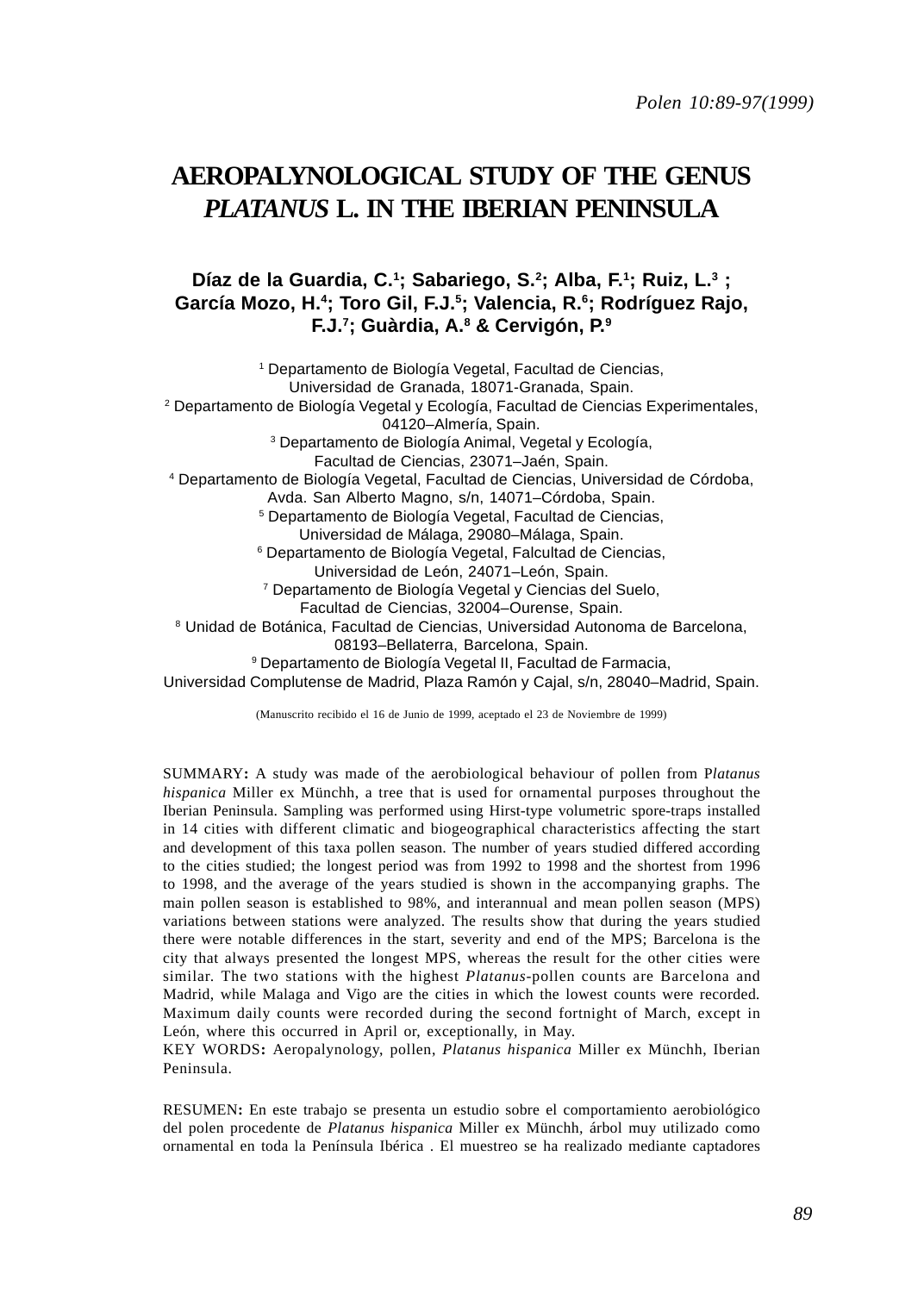volumétricos tipo Hirst, instalados en 14 ciudades españolas con características climáticas y biogeográficas diferentes que van a influir de una manera importante en el inicio y desarrollo de la estación polínica de este taxon. El número de años analizados varía según las ciudades, el período más amplio se extiende desde 1992 a 1998 y el más corto desde 1996 a 1998, representándose en los gráficos el promedio de los años estudiados. Se establece el período de polinización principal al 98%, analizándose las variaciones interanuales y del MPS en las distintas estaciones de control. Los resultados indican que en la serie de años muestreados existen notables diferencias en el inicio, severidad y final del MPS; Barcelona es la ciudad que presenta siempre un período de polinización más largo mientras que en el resto de las ciudades es muy semejante. Las dos estaciones que logran los niveles de polen más elevados son Barcelona y Madrid, por el contrario Malaga y Vigo son las que registran menos granos de polen de *Platanus* L*.* Las máximas concentraciones diarias se producen en la segunda quincena de Marzo excepto en León que se detecta en Abril o excepcionalmente en Mayo.

PALABRAS CLAVE**:** Aeropalinología, polen, *Platanus hispanica* Miller ex Münchh, Península Ibérica.

#### **INTRODUCTION**

The genus *Platanus* L. is represented in the Iberian Peninsula by a number of species that have subsequently been hybridized. They are used ornamentally in many city parks, squares, boulevards and streets. The most commonly grown species is *P. hispanica* Miller ex Münchh (= *P. hybrida* Brot.), which is believed to be the result of hybridization between *P. orientalis* L. and *P. occidentalis* L. These heavily-branched deciduous trees have palmate leaves with 3–7 lobes and spherical unisexual inflorescences in groups of 2–7 on long peduncles. According to ROCHA AFONSO (1990) *P. orientalis* L. is also sometimes grown. The plane (*P. hispanica*) is an anemophilous tree that is highly significant from an aerobiological standpoint. According to TORMO MOLINA *et al.* (1996), this tree produces 31744–55272 pollen grains per anther, with 277–365 anthers per inflorescence. Given this production rate, high airborne levels of this type of pollen are recorded in most of the cities studied here, and numerous studies have focused both on pollen calendars involving this taxon as one of the most prevalent common types and on the effect of temperature and rainfall on the start of the pollen season and total annual counts (CEPEDA & CANDAU, 1990; GON-ZÁLEZ MINERO & CANDAU, 1997; ALBA & DÍAZ DE LA GUARDIA,1998).

Many authors have addressed the possible allergenic effects of *Platanus* pollen on the human population, although all of them agree that it is only moderately allergenic (SOLOMON, 1984; BOUSQUET *et al*., 1984; ERIKSSON *et al.,* 1987; D'AMATO & SPIEKSMA, 1991; NEGRINI, 1992; GARCÍA GONZÁLEZ, 1994; SUBIZA *et al.,* 1994). For these reasons, together with the growing interest in the pollen of ornamental plants (GONZÁLEZ MINERO *et al.,* 1997; GARCÍA GONZÁLEZ *et al.,* 1997), the aeropalynological behaviour of *Platanus* pollen in different Spanish cities is analyzed in this paper, focusing particularly on the differences that affect the main pollen season (MPS), its start, severity and duration, and the maximum levels recorded.

#### **MATERIAL AND METHODS**

The study was carried out in the cities of Córdoba, Málaga, Estepona, Granada, Jaén, Madrid, Santiago de Compostela, Vigo, Ou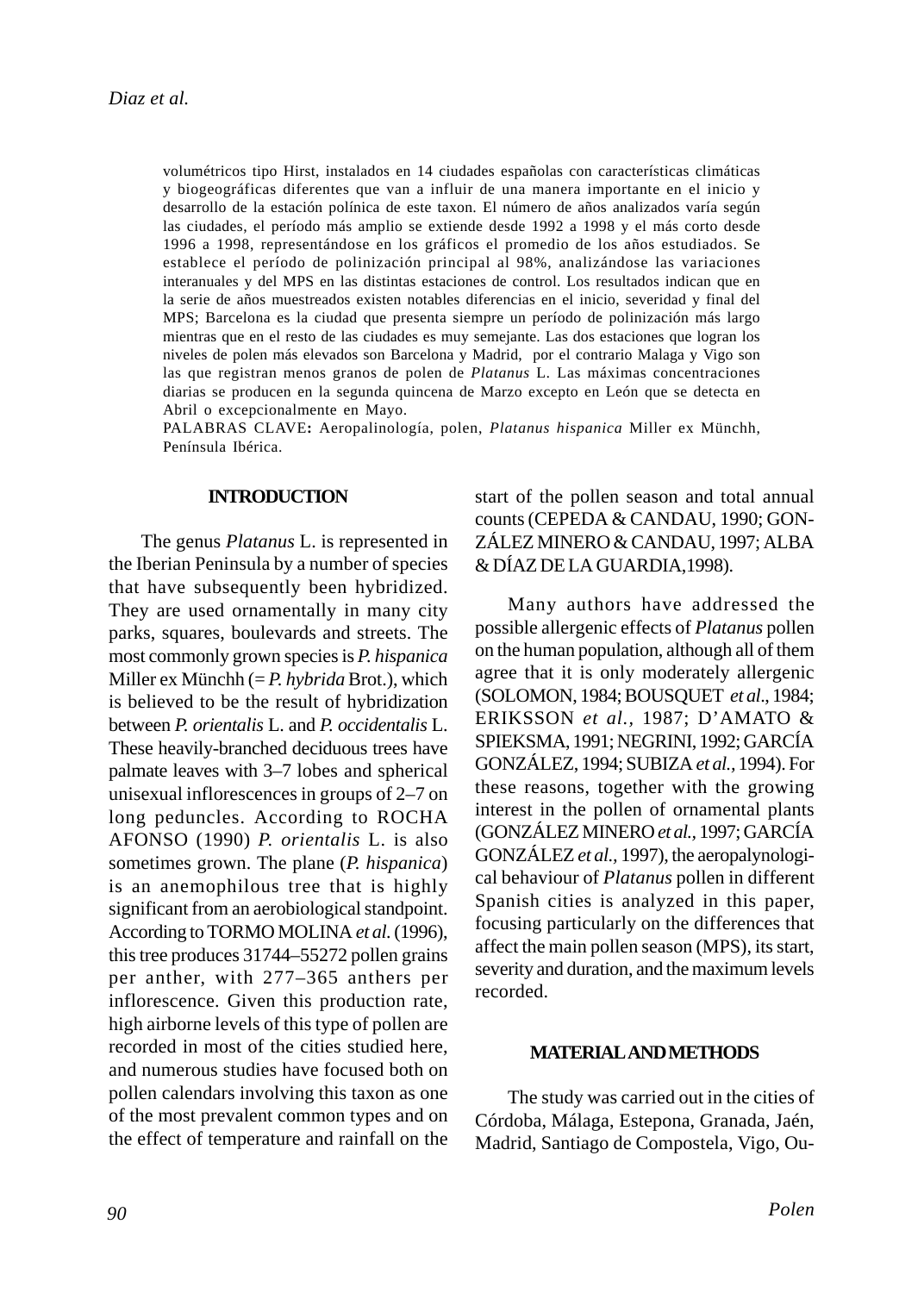rense, León, Barcelona, Tarragona, Girona and Lleida; these cities are located chorologically in different regions and biogeographical provinces of the Euro–Siberian region, where the cities of Santiago de Compostela and Vigo are located in eucolline and thermocolline bioclimatic belts, respectively, of the Cantabro–Atlantic province; and in the Mediterranean chorological region, the remainder of the sampling stations (Ourense and León in the Carpetan–Iberiano–Leonese province; Madrid in the Castillian–Maestrazgo–Manchego province; Barcelona, Tarragona, Girona and Lleida in the Catalan– Valencian–Provenzal province; and Malaga, Estepona, Córdoba, Granada and Jaén in the Baetic province) which are situated between the thermo- and meso-Mediterranean climatic belts, with the exception of León, which reaches the lower supra-Mediterranean belt (RIVAS MARTÍNEZ, 1987). At all these stations, Burkard or Lanzoni volumetric spore traps (HIRST, 1952) were installed in the city centers at an approximate height of 20–25 meters above ground level. The preparation and analysis of the daily samples was performed in accordance with the methodology proposed by DOMÍNGUEZ *et al.* (1991), using silicone as the adhesive material and glycerogelatine-basic fuchsin as the mounting medium. Daily data are expressed as pollen grains/ $m<sup>3</sup>$  of air. The duration of aerobiological sampling varied between cities, Córdoba, Granada and Málaga have the longest pollen series (1992–1998), followed by Santiago de Compostela and Ourense (1993–1998) and Madrid, León and Barcelona (1994–1998) with a lower number of sampling years at the other stations.

MPS was established to 98%, using (except in Barcelona) the methodology proposed by NILSSON & PERSSON (1981); this is the most suitable procedure for a taxon

with such a short pollen season. The characteristic MPS data for each of the stations was used to draw up the tables showing the start and end date, the maximum count and the date on which it was recorded, the mean count during the MPS and the number of days upon which the count exceeded 50 grains/ $m<sup>3</sup>$ . The tables also include annual absolute total values for *Platanus* pollen for each of the cities. Graphs have also been plotted to show the annual total for each year of the study, together with the mean daily count for all the years analyzed at each station.

#### **RESULTS**

The results show that in most of the cities the MPS of *Platanus* takes place in March and April (Fig. 1). However, in the coastal areas of Málaga and Vigo the pollen season starts in late February and may exceptionally last until May in cities such as León, where the temperatures in early spring are relatively low, and may even last into the summer, as occurs in Barcelona (Tab. 1). The day of the maximum count was usually detected in March, particularly during the second fortnight, and was occasionally recorded in early April. Exceptionally, the peak day in León fell in May in 1998. Barcelona and Madrid presented the highest daily maximums, with 4936 grains/m<sup>3</sup> in Madrid in 1998. The highest mean concentrations during the MPS were also recorded in Madrid, with values of  $377-896$  grains/m<sup>3</sup>, followed by Barcelona, with mean values of over 200 grains/m3 . Moreover, these two locations present an MPS of over 20 days, with values of over 50 grains/m3 . In the other cities (except for certain years in Cordoba and Granada) seasonal means of under  $100$  grains/ $m<sup>3</sup>$  were recorded, with 0–20 days on which the pollen count was higher than 50 grains/ $m^3$  (Tab. 1).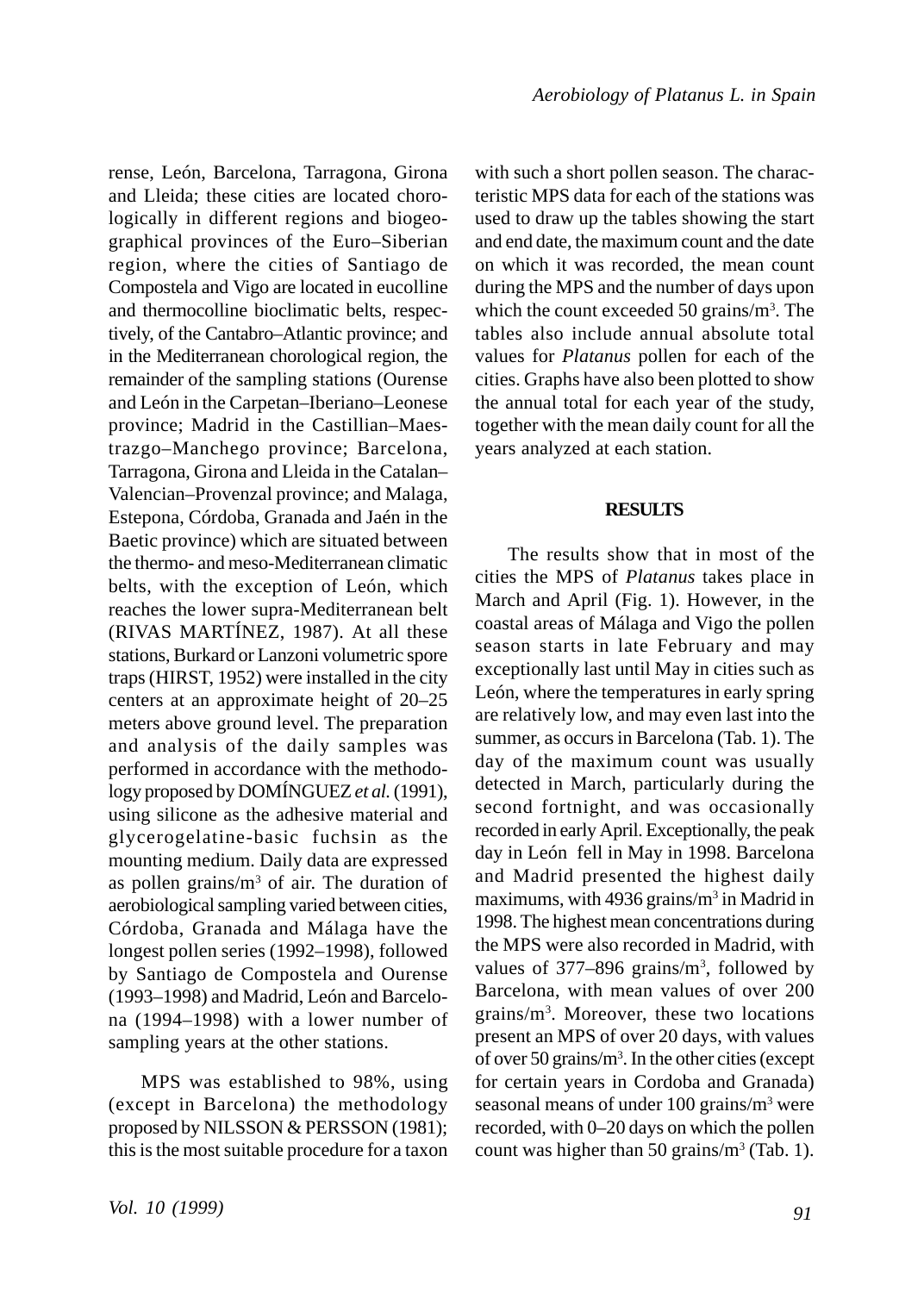*Diaz et al.*

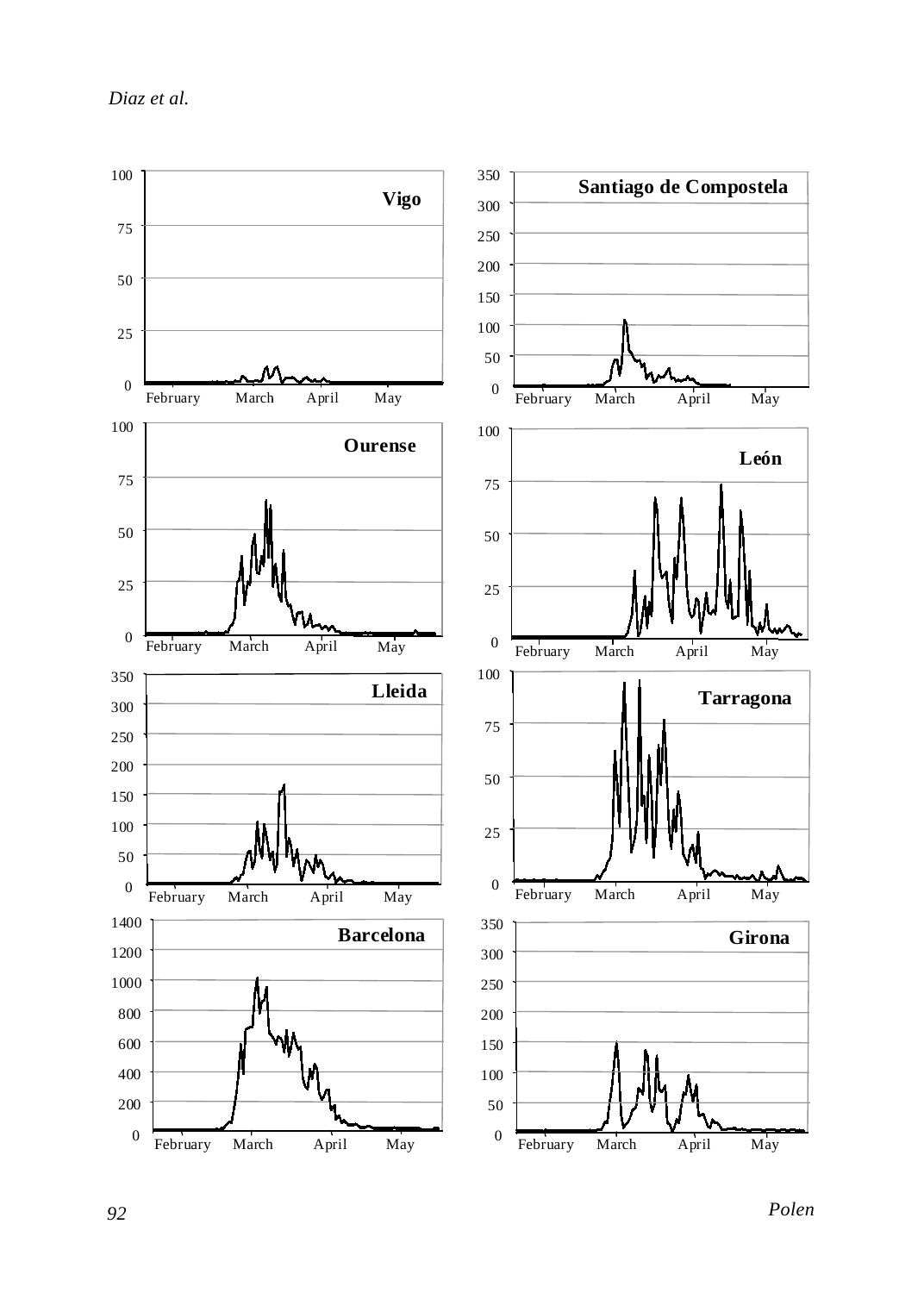Based on average seasonal daily variations at the different control stations (Fig. 1), three groups were determined: (a) Madrid and Barcelona, with seasonal levels of over 1000 grains/m3 ; (b) Córdoba, Granada, Santiago de Compostela, Lleida and Girona, with seasonal averages of over  $100$  grains/ $m^3$ ; and (c) cities such as Vigo, Orense, León, Tarragona, Jaén, Estepona and Málaga, with seasonal variations of under 100 grains/m<sup>3</sup>.

#### **DISCUSSION**

The aerobiological analysis of *Platanus* pollen carried out in the Iberian Peninsula



**FIGURA 1.** Evolution of the average daily *Platanus*-pollen count; representation of the average (pollen grains/m<sup>3</sup>) over the years studied for each of the sampling stations.

*Vol. 10 (1999)*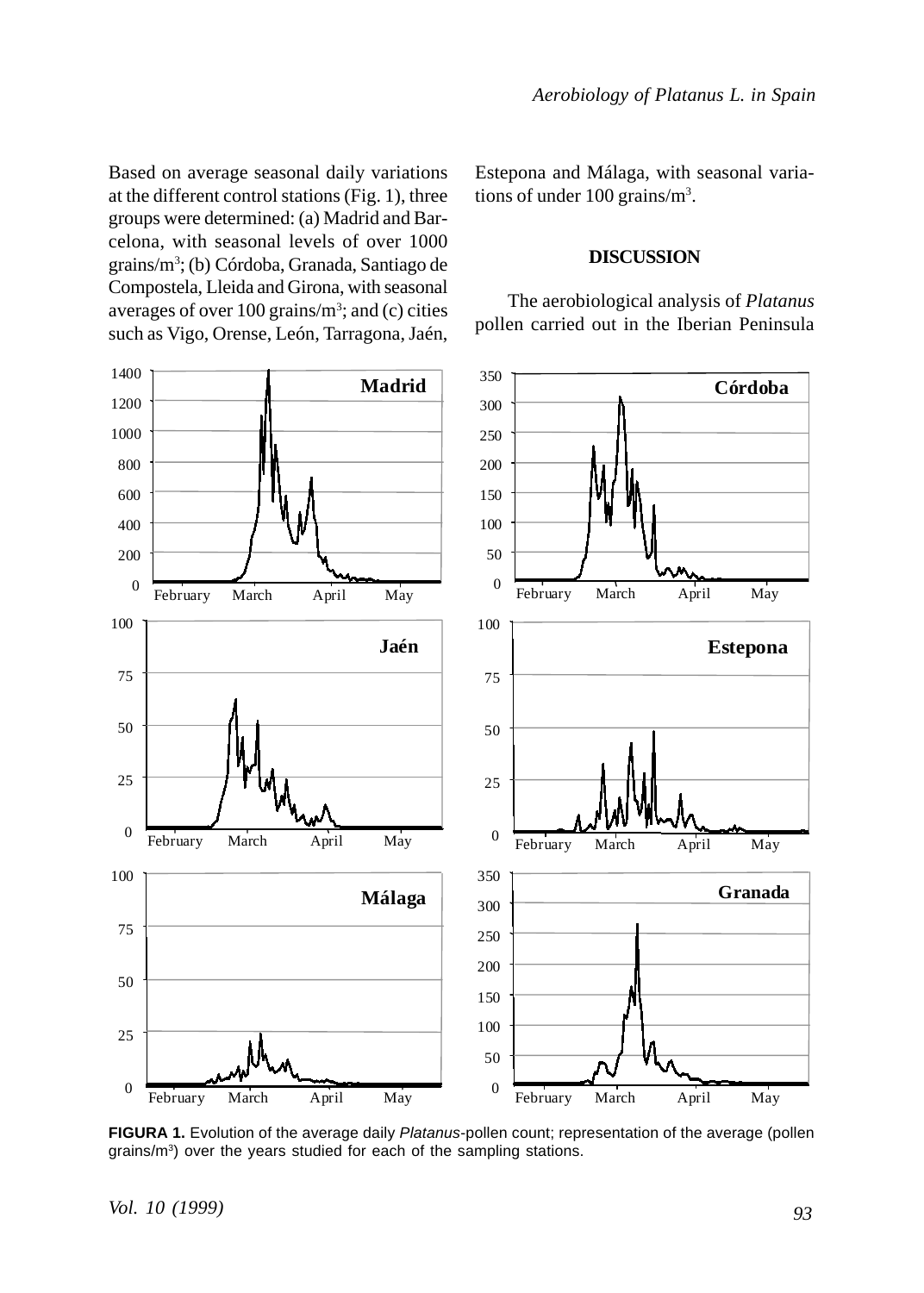confirmed that this type of pollen reaches high concentrations in most of the cities studied. However, the total annual values present major quantitative differences, not only between stations, but also over the different sampling years. Examination of the evolution of the total annual counts (Tab. 1) revealed that the highest annual figures usually occurred in Barcelona (25785 grains in 1997) and Madrid (28196 grains in 1998), since these are major metropolitan centers in which this taxon has traditionally been used as an ornamental plant in parks and boulevards. Málaga and Vigo were invariably the stations where the lowest pollen counts were detected, with the highest annual value in both being recorded in 1997 (496 grains in Málaga and 873 grains in Vigo). These values indicate that it is less commonly used in these cities, where other ornamental taxa are used instead. The other cities presented significant variations, with years in which the pollen count was high and others in which it was extremely low, such as Córdoba, where only 818 grains were obtained in 1992 as against 10378 grains in 1997.

The interannual fluctuations observed at a single control station in the series of years studied may be attributed, on the one hand, to meteorological factors, since, as BELMONTE *et al.* (1990) and GONZÁLEZ MINERO & CANDAU (1997) have pointed out, the pollen production of *P. hispanica* depends directly on the total rainfall during the months before the pollen season, and, on the other, to the severe pruning that these trees often undergo, which dramatically reduces the number of inflorescences and thus the amount of pollen that is dispersed. This effect can be seen in the city of Granada, where, unlike in other stations, maximum counts were recorded in 1992 and 1993, with much lower figures in subsequent years. Our results differ from those obtained by GONZÁLEZ MINERO & CANDAU (1997); here, no alternating pattern was observed in terms of annual pollen production such as that reported for Seville at any of the control stations. However, in some cities there was a gradual increase (Madrid, Barcelona and Jaén) or reduction (Granada) in the total annual counts over the study period. Nor was there any concordance in terms of the year in which the maximum total counts were recorded; whilst in Granada this occurred in 1993, in Estepona and Ourense it was in 1995, in León and Lleida in 1996, in Córdoba, Málaga, Vigo, Santiago de Compostela, Tarragona, Girona and Barcelona in 1997, and in Jaén and Madrid in 1998.

With the exception of Barcelona, the MPS in all the cities was very short compared to that of other types of pollen: usually only 20– 35 days (although exceptionally it may last over 40 days). The duration of the MPS depends on meteorological variables during flowering and pollination; as reported by ANDERSEN (1991), falling temperatures in March in some years lead to a longer, less intense pollination period. Furthermore, GONZÁLEZ MINERO & CANDAU (1997) reported a link between the duration of the MPS and the temperature and rainfall i.e. once the MPS has begun, high temperatures and a lack of rainfall tend to shorten its duration, whereas if temperatures are low and rainfall occurs, the MPS is lengthened. This phenomenon would seem to be the case in Barcelona, where the spring months are generally wet with mild temperatures (BELMONTE *et al.* 1998), giving rise to the longest MPS of all the stations studied.

Insofar as the start date of the MPS is concerned, no major differences were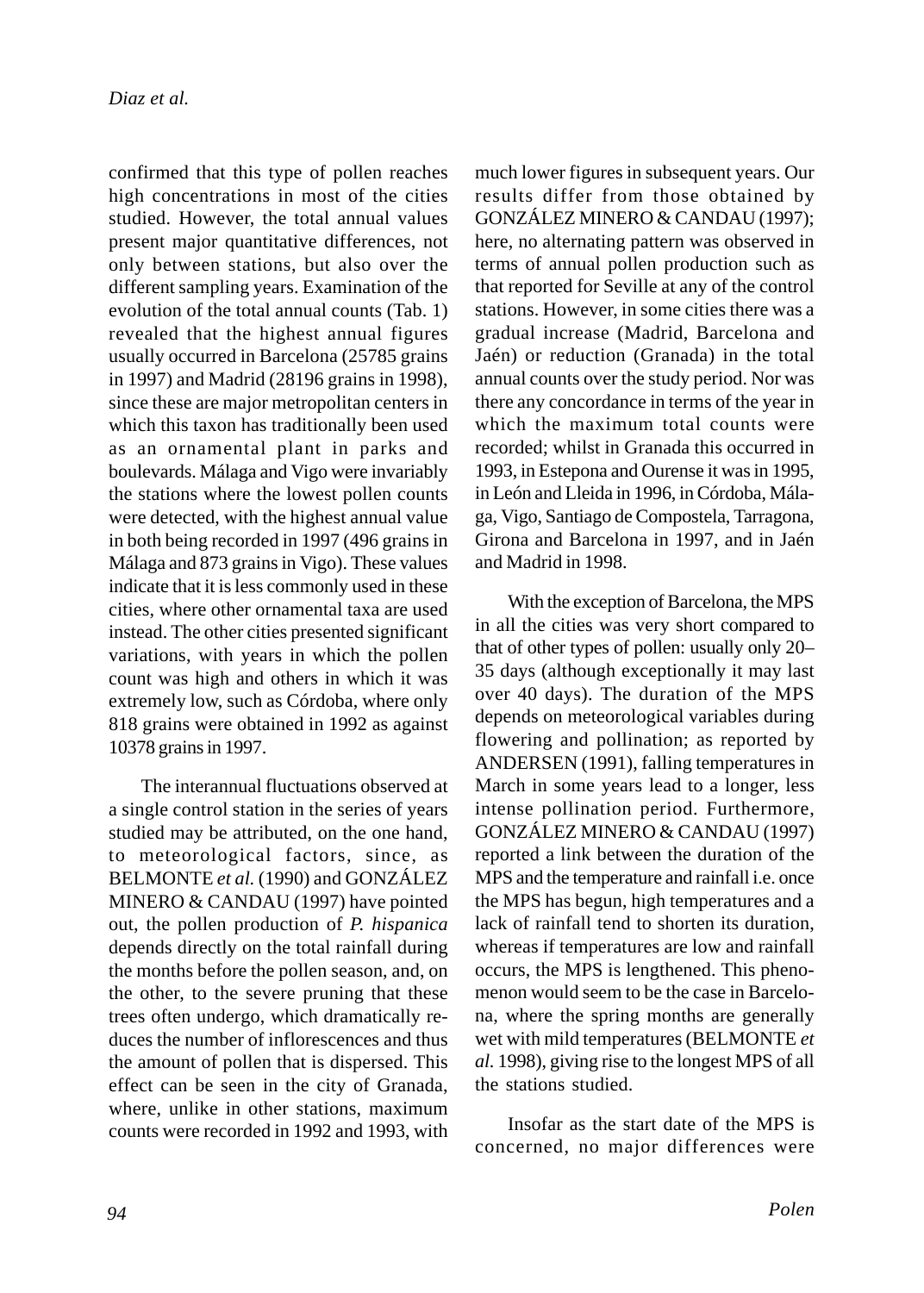|                  | <b>PLATANUS</b> |                |                                            |                            |                |
|------------------|-----------------|----------------|--------------------------------------------|----------------------------|----------------|
| <b>Sites</b>     | Year            | <b>Total</b>   | <b>MPS 98%</b>                             | Peak day                   | Mean           |
| Vigo             | 1995            | 371            | 9/3-14/4 (37 days)                         | 36 (22-26/3)               | 10             |
|                  | 1996            | 415            | 17/3-16/4 (31 days)                        | 43 (24/3)                  | 13             |
|                  | 1997<br>1998    | 873<br>584     | 28/2-4/4 (36 days)<br>22/2-1/4 (39 days)   | 70(7/3)<br>161(3/3)        | 24<br>14       |
|                  |                 |                |                                            |                            |                |
|                  | 1993<br>1994    | 188<br>350     | 7/3-2/4 (27 days)<br>21/3-23/4 (34 days)   | 21 (24/3)<br>93 (29/3)     | 3<br>10        |
| Santiago de      | 1995            | 911            | 21/3-16/4 (27 days)                        | 164(5/4)                   | 33             |
| Compostela       | 1996            | 198            | 2/4-16/4 (15 days)                         | 47 (12/4)                  | 12             |
|                  | 1997            | 2445           | 10/3-3/4 (25 days)                         | 478 (18/3)                 | 96             |
|                  | 1998            | 1779           | 10/3-1/4 (23 days)                         | 272 (20/3)                 | 76             |
|                  | 1993            | 475            | 13/3-18/4 (37 days)                        | 70 (27/3)                  | 12             |
|                  | 1994            | 930            | 10/3-9/4 (31 days)                         | 103(21/3)                  | 29             |
|                  | 1995            | 1181           | 15/3-19/4 (36 days)                        | 246 (23/3)                 | 32             |
| Ourense          | 1996            | 515            | 26/3-24/4 (30 days)                        | 128 (29/3)                 | 17             |
|                  | 1997            | 815            | $8/3 - 3/4$ (27 days)                      | 190 (13/3)                 | 30             |
|                  | 1998            | 995            | $6/3-1/4$ (27 days)                        | 183 (18/3)                 | 35             |
|                  | 1994            | 97             | $\sqrt{12/4-4/5}$ (23 days)                | 29 (22/4)                  | $\overline{4}$ |
|                  | 1995<br>1996    | 1307<br>2527   | $6/4 - 20/4$ (15 days)                     | 291 (11/4)                 | 85<br>60       |
| León             | 1997            | 2287           | 19/4-29/5 (41 days)<br>20/3-27/4 (39 days) | 358 (26/4)<br>330 (31/3)   | 57             |
|                  | 1998            | 340            | 03/4-26/5 (53 days)                        | 117(9/5)                   | 6              |
|                  |                 |                |                                            |                            |                |
|                  | 1996<br>1997    | 2056<br>1779   | 25/3-26/4 (33 days)                        | 235(26/3)                  | 61<br>45       |
| Lleida           | 1998            | 1942           | 9/3-15/4 (38 days)<br>18/3-25/4 (39 days)  | 275 (18/3)<br>286 (29/3)   | 49             |
|                  | 1996            | 1192           | 23/3-2/5 (41 days)                         | 130(2/4)                   | 26             |
| Tarragona        | 1997            | 1691           | 9/3-29/4 (52 days)                         | 200(18/3)                  | 31             |
|                  | 1998            | 1462           | $11/3 - 19/4$ (40 days)                    | 230(24/3)                  | 35             |
|                  | 1994            | 18201          | $6/3 - 23/4$ (49 days)                     | 1620 (11/3)                | 336            |
|                  | 1995            | 23435          | 8/3-26/8 (172 days)                        | 1543 (19/3)                | 134            |
| <b>Barcelona</b> | 1996            | 20589          | 24/3-18/5 (56 days)                        | 1622 (9/4)                 | 362            |
|                  | 1997            | 25785          | 4/3-11/6 (100 days)                        | 2052 (12/3)                | 254            |
|                  | 1998            | 25621          | 10/3-27/6 (110 days)                       | 2022 (20/3)                | 229            |
| Girona           | 1996            | 2634           | 28/3-25/4 (29 days)                        | 244 (12/4)                 | 88             |
|                  | 1997<br>1998    | 3809           | $9/3 - 25/4$ (48 days)                     | 440 (14/3)                 | 78             |
|                  |                 | 1584           | 25/3-30/4 (37 days)                        | 167(3/4)                   | 41             |
| Madrid           | 1993<br>1994    | 11593<br>13109 | 28/3-22/4 (26 days)                        | 2364 (8/4)                 | 437<br>493     |
|                  | 1995            | 15715          | 15/3-9/4 (26 days)<br>20/3-17/4 (29 days)  | 2013 (25/3)<br>1952 (26/3) | 533            |
|                  | 1996            | 12608          | 29/3-30/4 (33 days)                        | 1553 (2/4)                 | 377            |
|                  | 1997            | 21684          | 9/3-5/4 (28 days)                          | 2920 (18/3)                | 759            |
|                  | 1998            | 28196          | 16/3-15/4 (31 days)                        | 4936 (21/3)                | 896            |
| Córdoba          | 1992            | 818            | $11/3 - 14/4$ (35 days)                    | 215(15/3)                  | 19             |
|                  | 1993            | 3684           | 15/3-01/4 (18 days)                        | 609 (21/3)                 | 205            |
|                  | 1994            | 2409           | $9/3 - 28/3$ (20 days)                     | 555 (15/3)                 | 120            |
|                  | 1995            | 1714           | 10/3-7/4 (29 days)                         | 177(22/3)                  | 59             |
|                  | 1996            | 2571           | 23/3-17/4 (26 days)                        | 711 (29/3)                 | 99             |
|                  | 1997            | 10378          | 2/3-27/3 (26 days)                         | 1481(6/3)                  | 399            |
|                  | 1998            | 8301           | 5/3-27/3 (23 days)                         | 1297 (17/3)                | 354            |
|                  | 1996            | 404            | 26/3-16/4 (22 days)                        | 65(29/3)                   | 17             |
| Jaén             | 1997            | 1054           | 1/3-18/3 (18 days)                         | 133(9/3)                   | 57             |
|                  | 1998            | 1070           | $6/3 - 29/3$ (24 days)                     | 103(18/3)                  | 44             |
| <b>Estepona</b>  | 1995            | 1166           | 3/3-17/4 (46 days)                         | 120(21/3)                  | 25             |
|                  | 1996            | 104            | 21/3-20/4 (31 days)                        | 34 (29/3)                  | $\overline{c}$ |
|                  | 1997            | 135            | $2/3 - 4/4$ (34 days)                      | 11(8/3)                    | 3              |
|                  |                 | 198            | 11/3-12/4 (33 days)                        | $\overline{59}$ (14/3)     | 6              |
|                  | 1992            |                |                                            |                            |                |
|                  | 1993            | 277            | 10/3-8/4 (30 days)                         | 43 (21/3)                  | 9              |
|                  | 1994            | 159            | 26/2-31/3 (34 days)                        | 18(19/3)                   | 4              |
| Málaga           | 1995<br>1996    | 284<br>279     | 26/2-18/4 (52 days)                        | 53 (19/3)                  | 5<br>8         |
|                  | 1997            | 496            | 17/3-18/4 (33 days)<br>24/2-29/3 (34 days) | 59 (29/3)<br>49 (19/3)     | 14             |
|                  | 1998            | 271            | 8/3-9/4 (33 days)                          | 21(31/3)                   | 8              |
|                  | 1992            | 4287           | $16/3 - 26/4$ (42 days)                    | 726 (22/3)                 | 100            |
|                  | 1993            | 4472           | 16/3-8/4 (24 days)                         | 970 (23/3)                 | 183            |
|                  | 1994            | 1249           | 11/3-10/4 (31 days)                        | 117 (24/3)                 | 39             |
| Granada          | 1995            | 1231           | 12/3-14/4 (34 days)                        | 135(26/3)                  | 35             |
|                  | 1996<br>1997    | 1251<br>1515   | 27/3-21/4 (26 days)<br>2/3-29/3 (28 days)  | 183 (5/4)<br>218(8/3)      | 47<br>53       |

**TABLE 1.** Total annual *Platanus*-pollen count and characteristics of the MPS for each of the sampling stations by year.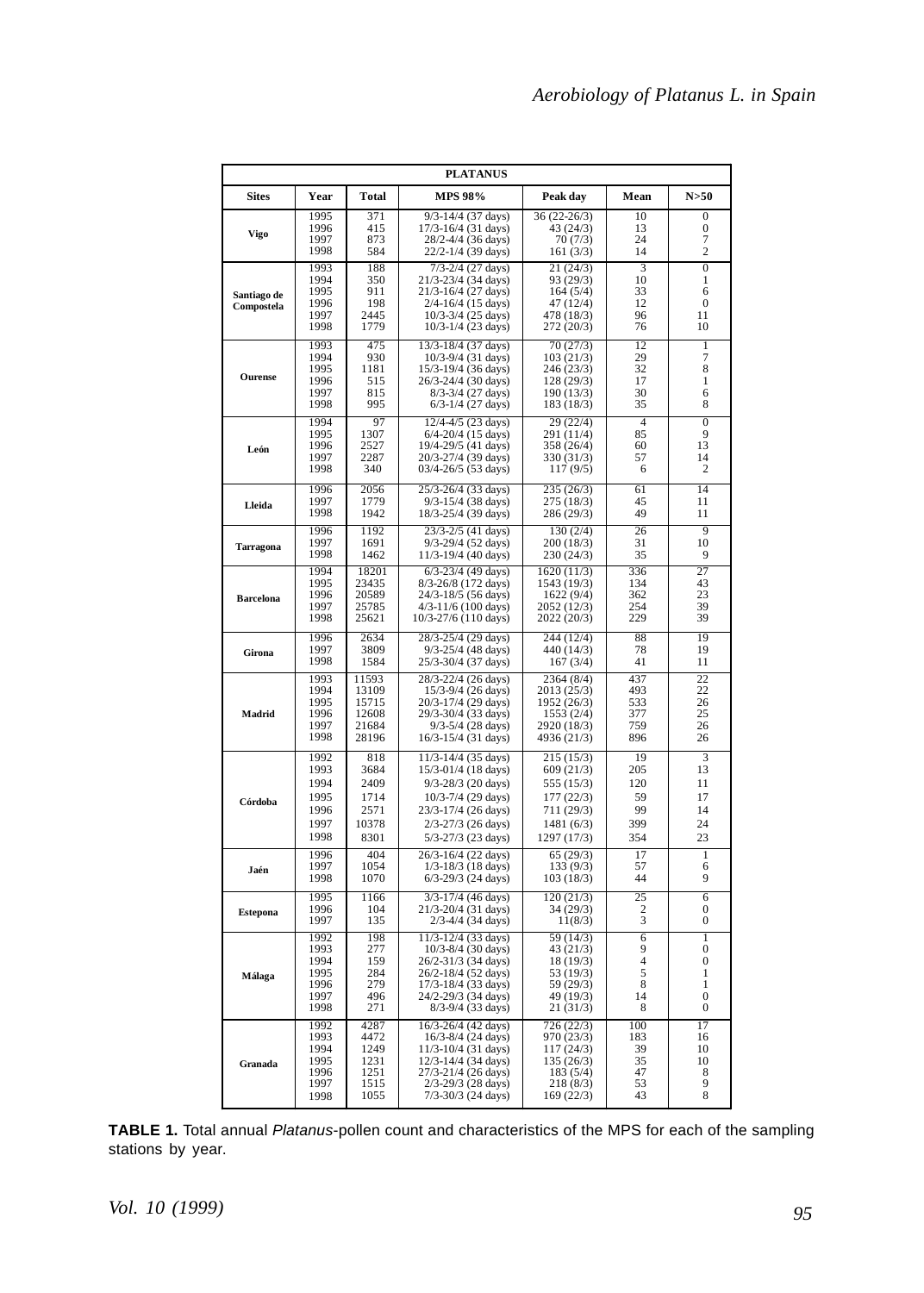observed between different years in the same city; between 1996, when the latest pollination was recorded, and 1997, when it was earliest, the greatest difference (in León) was only 30 days, and in Vigo it was only 17 days. Certain meteorological factors, particularly temperature, caused a delay in the start of the MPS in certain cities such as Leon (where the mean annual temperature is 10ºC ), with long, cold winters (FERNÁNDEZ-GONZÁLEZ *et al.,* 1998). This could mean that maximum daily concentrations are not recorded until April. The flowering of *Platanus* therefore depends both on endogenous factors corresponding to the tree and on pre-seasonal meteorological factors. Several authors have highlighted the importance of temperature on the start of pollination. Thus, ALBA & DÍAZ DE LA GUARDIA (1998) stated that the start of the MPS for *Platanus* may be related to the accumulated pre–seasonal temperatures from January onwards, which normally range between 428 and 607 ºC, considering 8.4 ºC to be the mean daily temperature that triggered flowering. Other authors (such as GONZÁLEZ MINERO & CANDAU, 1997) report that the start of the MPS is affected by the mean temperature in February.

### **ACKNOWLEDGEMENTS**

This study was made possible by the CICYT Co-ordinated I+D Project AMB97- 0457-CO7-04: ("Optimización de modelos predictivos a corto y largo plazo de polen y esporas en el aire como indicadores de contaminación biológica ambiental") ("Optimization of short- and long-term airborne pollen and spore prediction models as indicators of environmental biological pollution").

#### **REFERENCES**

- ALBA, F. (1997). **Caracterización polínica de la Atmósfera de Granada: relación con las variables meteorológicas y modelos predictivos de los táxones más alergógenos**. Tesis Doctoral. Universidad de Granada.
- ALBA, F. & DÍAZ DE LA GUARDIA, C. (1996). El polen de las especies arbóreas y herbáceas en el espectro polínico de la atmósfera de Granada. **Monogr. Fl. Veg. Béticas** 9:123-133.
- ALBA, F. & DÍAZ DE LA GUARDIA, C. (1998). The effect of air temperature on the starting dates of the *Ulmus, Platanus* and *Olea* pollen seasons in the SE Iberian Peninsula. **Aerobiol.** 14:191-194.
- ANDERSEN, T.B. (1991). A model to predict the beginning of the pollen season. **Grana** 30:269-275.
- BELMONTE, J.; BOTEY, J.; CADAHIA, A. & ROURE, J.M. (1990). **Estudio polínico de la atmósfera de Cataluña**. Laboratorios Leti, Barcelona.
- BELMONTE, J.; VENDRELL, M. & ROURE, M. (1998). Aerobiología en Cataluña: estación de Barcelona (1995-1996). **REA** 3:53-56.
- BOUSQUET, J.; COUR, P; GUERIN, B. & MICHEL, F.B. (1984). Allergy in the Mediteranean area I. Pollen counts and pollinosis of Montpellier. **Clin Allergy** 14:249-258.
- CEPEDA, J.M. & CANDAU, P. (1990). Contribución aeropalinológica al estudio de la influencia de los factores climáticos sobre la floración de *Platanus hybrida* Brot., *Citrus* sp. y *Olea europaea* L. In: G. BLANCA, C. DÍAZ DE LA GUARDIA, M.I. RODRÍGUEZ-GRACÍA, A.T. ROMERO GARCÍA (eds). **Polen y esporas y sus aplicaciones**, pp: 329-333. Universidad de Granada, Granada.
- D´AMATO, G. & SPIEKSMA, F.T.M. (1991). Allergenic pollen in Europe. **Grana** 30:67-70.
- DOMÍNGUEZ VILCHES, E.; GALÁN, C.; VILLA-MANDOS, F. & INFANTE, F. (1991). Manejo y evaluación de los datos obtenidos en los muestreos aerobiológicos. **Monograf. REA/EAN** 1:1-18.